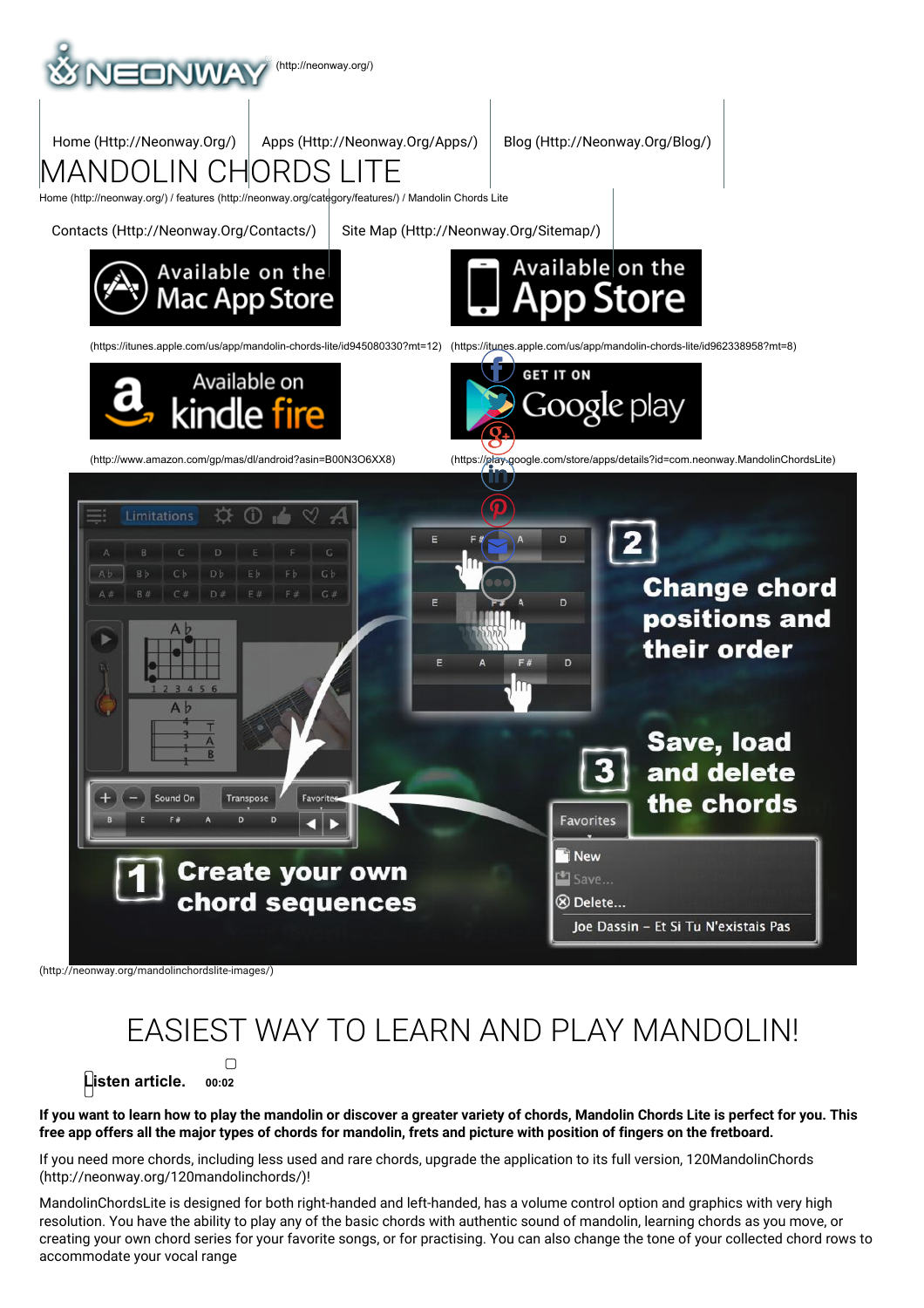Select the desired tone, and MandolinChordsLite will show you the corresponding chord in three ways: in the form of musical notes, fret diagrams, and colorful pictures with the positions of the fingers on the fretboard oft he mandolin.

Discover variety of chords! Listen to them with the real mandolin sound, create your own chord rows, change the order of the chords in your chord rows at any time! You have the option to save the chords in your documents by dragging them using Drag & Drop, or in application in the Favorites section! You have the option to save as many chord rows as you need, or delete the ones you do not need. Do not forget about the possibility of changing the tone to make it easier to sing!

Good luck with MandolinChordsLite! Download the app now See our video tutorial for 120MandolinChords to YouTube!





Music as an energizing method (http://neonway.org/musicasanenergizingmethod/) Guitar tabs (http://neonway.org/guitartabs(ł)ttp://neonway.org/hawaiianu**(kutele/)**neonway.org/guitarnotesfinder/) Hawaiian ukulele Guitar Notes Finder

No Comments Yet.

## LEAVE A COMMENT

Comment Logged in as admin (http://neonway.org/wp-admin/profile.php). Log out » (http://neonway.org/wp-login.php? action=logout&redirect\_to=http%3A%2F%2Fneonway.org%2Fmandolinchordslite%2F&\_wpnonce=3dcc77bb8c)